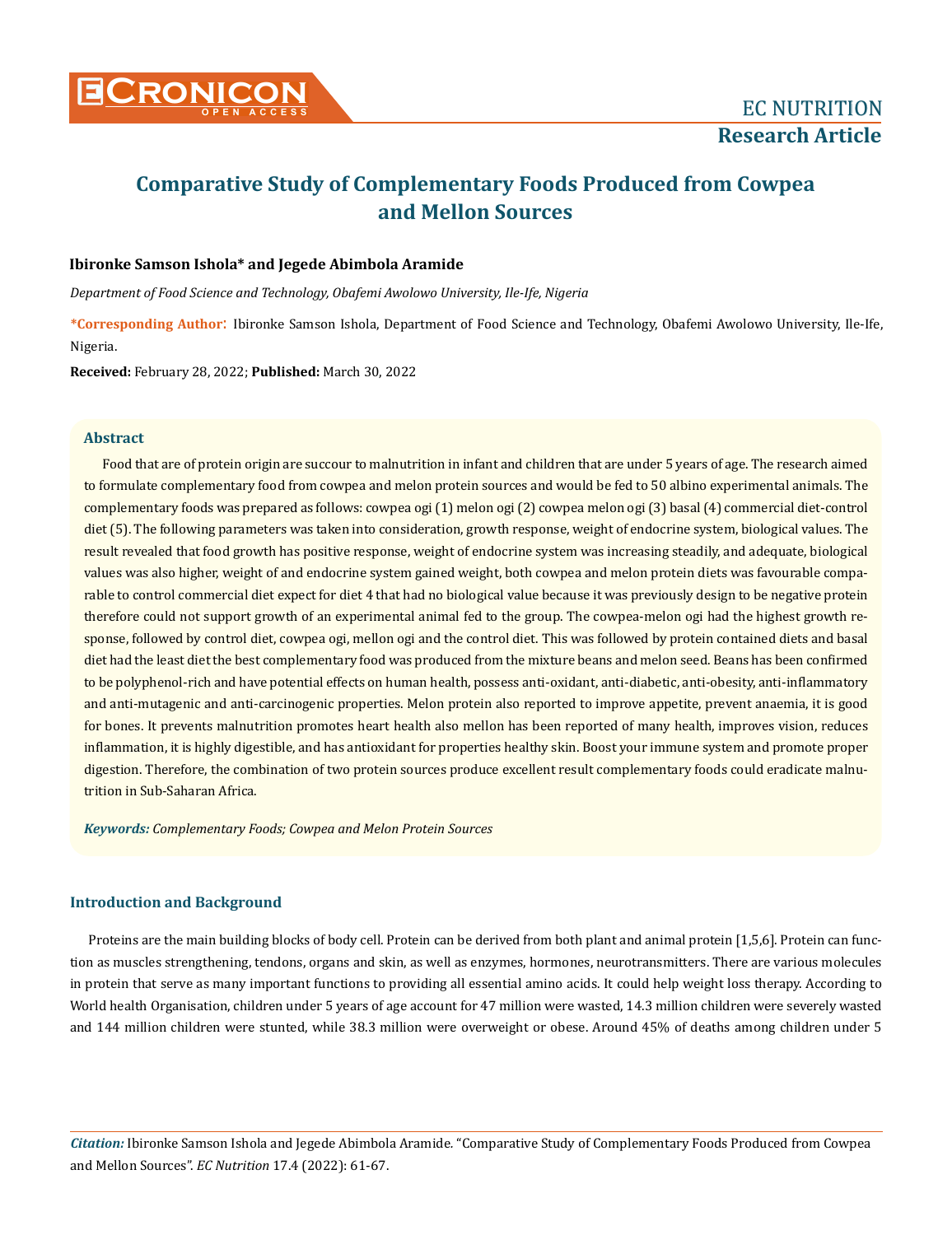years of age are linked to undernutrition. These are mostly occur in low- and middle-income countries [2-4] cowpea is widely cultivated and consumed in Nigeria; the most important producing areas in Nigeria are relocated in the savannah area cowpea, *Vigna unguiculata* L. (Walp), is an important crop protein source in tropical countries especially in Nigeria, West Africa where it is obtained and used as cheap inexpensive source of dietary protein (Cowpea bruchid, *Callosobruchus maculatus* depredates stored cowpea [30-32]. Beans have excellent anti-oxidant, ant diabetic [5,6,25]. Beans has reported by some authors for its phenolic acids compounds, flavonoids, stilbenes and tannins, it's anti-oxidant activities are primarily due to the reducing capacity of polyphenols as they play vital functions in neutralizing free radicals. Studies of *in vitro, in vivo,* animal studies and clinical studies on health-promoting effects of polyphenol-rich [6-11]. Beans have also confirmed that common beans possess the highest anti-oxidant capacity, as measured in various biochemical parameters including the dry beans have excellent anti-oxidant activities because of its phenolic acids, flavonoids, stilbenes and tannins [1,5,6]. Polyphenol-rich dry beans have potential effects on human health, and possess anti-oxidant, anti-diabetic, anti-obesity, anti-inflammatory and anti-mutagenic and anti-carcinogenic properties According [1,4-6] cowpea is an extremely valuable crop both as a source of revenue and an important source of cheap dietary protein for the third world where meat is expensive.

 High protein and lysine contents of cowpea make it a natural supplement to staple diets of cereals, roots, tuber and fruits. Studies have also suggested that diets rich in common beans reduce the greater risk of various cancers including colon, breast and prostate [1,12-15]. In Nigeria, the production of cowpea is carried out largely by peasant farmers and cowpea production is limited by the attack of insect pests which cause serious post-harvest losses to the cowpea grain. The food value of cowpea lies in its high protein content and low fat, and low sugar ability to tolerate drought and also it's compatibility as an intercrop with maize, millet, sorghum, sugarcane and cotton. This makes the grain legumes an important component of traditional intercropping systems especially in the complex and elegant subsistence farming systems of the dry savannahs in sub-Saharan Africa. Most of these trials mainly confound that natural product are useful in the control of stored pests. However, mellon is another protein source that could be used as alternative complementary food where there is animal protein shortage (melon also known by local name including agusi in Yoruba south western Nigeria or agush igbo south eastern Nigeria) otherwise known as melon is the name for the protein-rich seeds of certain cucurbitaceous plants (squash, melon, gourd), which after being dried and ground are used as a major ingredient in West African cuisine [1-5]. Some of the nutrients and health benefit of melon include, reducing blood pressure, contains some nutrients that are vital to bone health, and improving blood sugar control [14-20]. It is rich in electrolytes and water support, improves appetite. Some studies has been reported that melon could prevent anaemia, also good for bones, prevents malnutrition, promotes heart health, improves vision, reduces inflammation, helps in digestion, and has antioxidant properties, healthy skin. It boost immune system and promote proper digestion the purpose of this article is to produce complementary food from cowpea and melon protein sources and compare their nutrients to obtain the best commercial diet in the market [31-33].

## **Materials and Methods**

Fifty white wister strain albino rats were procured from animal breeding centre Obafemi Awolowo University Faculty of Health Science Ile-Ife, Nigeria. The experimental Animals were ranged from 107 - 129.36g. They were six weeks old. The experimental animals were picked randomly selected and distributed into five groups of ten per group and was caged in a metabolic cage fitted with feeding bottle and plate. They were fed on animal feeds (finisher) for seven days to acclimatize them to the new environment. The experimental animals were again reweighed and distributed into five groups of ten per group. 10g of supplements dietary were supplied daily. The leftover of the dietary samples were carefully recorded and the weights were noted. Weight gain/loss of the experimental animals was taken every three days and graphically sketched as in figure 1. At the end of the experiment, which was twenty-eight days, the experimental animals were anesthetized sacrificed. The organs collected from the animal were heart, kidney and liver were fixed immediately in 10% formyl saline for further analysis [2,17-20].

*Citation:* Ibironke Samson Ishola and Jegede Abimbola Aramide*.* "Comparative Study of Complementary Foods Produced from Cowpea and Mellon Sources". *EC Nutrition* 17.4 (2022): 61-67.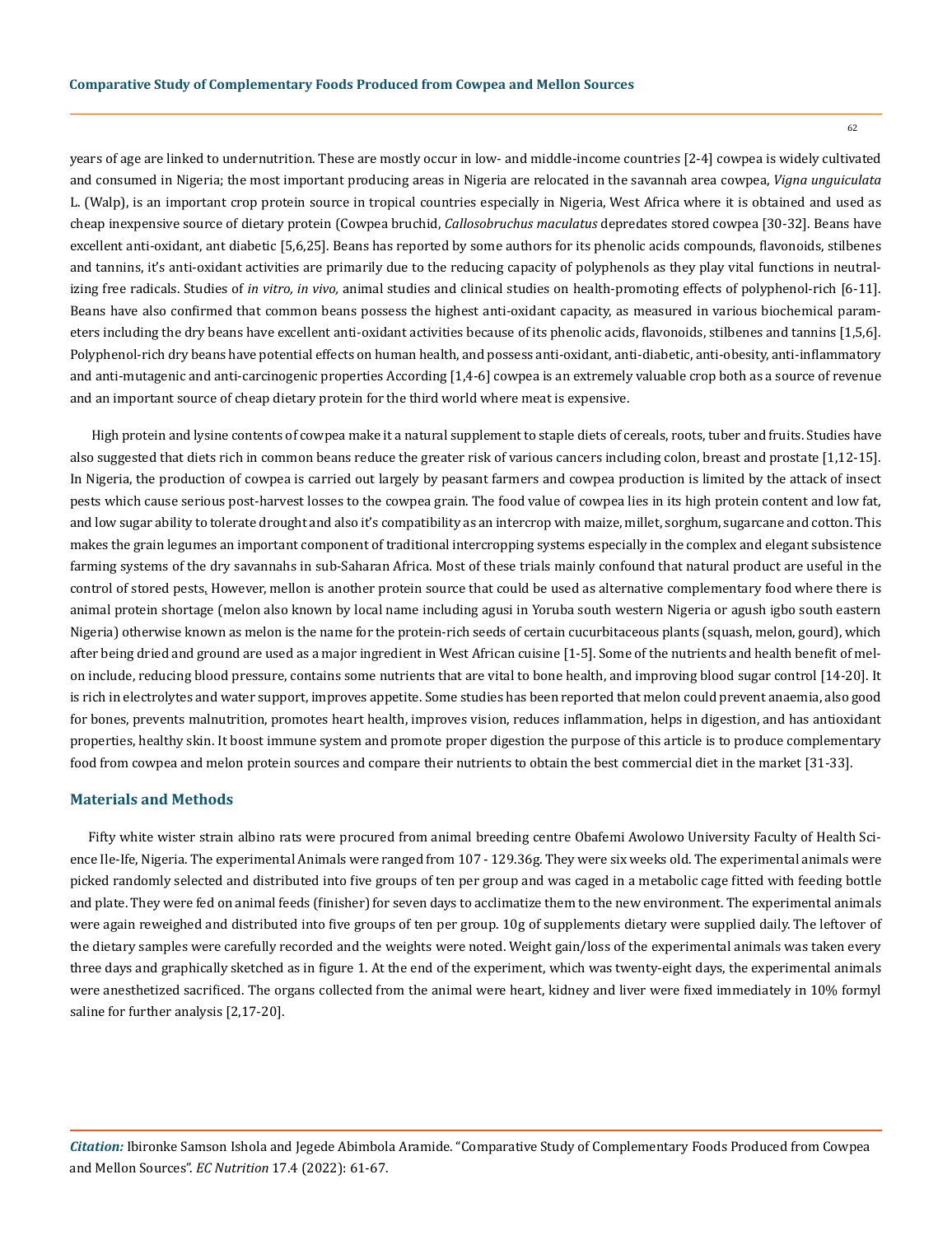| <b>Complementary food</b> | <b>Protein</b> %         | Moisture %     | Fat $%$          | Ash $%$         | Fibre %        | <b>CHO %</b>     | Dry Matter %   |
|---------------------------|--------------------------|----------------|------------------|-----------------|----------------|------------------|----------------|
| Cowpea ogi                | $26.65 \pm 0.01$         | $5.2 \pm 0.02$ | $49.50 \pm 00.0$ | $2.70 \pm 0.01$ | $3.2 \pm 0.01$ | $45.97 \pm .01$  | $94.8 \pm .04$ |
| Mellon ogi                | $24.95 \pm 00$           | $5.2 \pm 0.01$ | $12.78 \pm 0.01$ | $2.70 \pm 0.02$ | $6.4 \pm 00.2$ | $47.97 \pm 0.1$  | $94.8 \pm .03$ |
| Cowpea-mellon ogi         | $22.76 \pm 0.01$         | $2.7 \pm 0.03$ | $12.60 \pm$      | $2.50 \pm 00.0$ | $5.2 \pm 00.3$ | $54.24 \pm 0.02$ | 97.3           |
| basal                     | $\overline{\phantom{0}}$ | $2.6 \pm 0.02$ | $0.85 \pm 0.02$  | $2.42 \pm 0.01$ | $4.6 \pm 00.3$ | $89.53 \pm 0.2$  | $97.4 \pm .02$ |
| Control                   | $15 \pm 00$              | $2.8 \pm 0.01$ | $9 \pm 0.01$     | $2.45 \pm 00.1$ | $6.4 \pm 0.01$ | $64.35 \pm 0.03$ | $97.2 \pm .03$ |

## **Results and Discussion**

*Table 1: Proximate composition of the ingredient.*

## *Mean ± SD values of three replicates (p ≤ 0.05).*

Table 1 reported the proximate composition of the ingredient of cowpea ogi, mellon ogi cowpea-melon ogi, basal and control complementary food. Protein % content was ranged between 15 and 26.65. The protein sources are adequate to promote growth in an infant and children. Moisture content was ranged from 2.6 - 5.2 the moisture was low to inhibit microbe. Fat content ranged between 0.85 - 49.50, also the fat is very low in the other hand food is far from rancidity. The ash content was ranged from 2.42 - 2.70, fibre content % was ranged from 3.2 - 5.2, carbohydrate % was ranged from 45.97 - 64.35 and dry matter was ranged between 94.8 and 97.4.





Figure 1 shows the growth response of complementary of the experimental animal. Cowpea-melon ogi experimental animal had the best growth response. This was followed by protein contained diets, basal diet had the least performance, had little or no growth while animals in groups 1, 2, 3 and 5 had quality protein their food fed to them contain complete amino acid and balance diets therefore enhance their growth but group 4 is deficient in some amino acid. This may be due to the fact that the diet lacked adequate nutrient such as protein, and may be deficient in essential amino acids, that should support growth [1,15-20]. Beans has been confirmed to be Polyphenol-rich and have potential effects on human health, and it has been reported to possess anti-oxidant, anti-diabetic, anti-obesity, anti-inflammatory and anti-mutagenic and anti-carcinogenic properties. Figure 2 shows the weight of the endocrine of the experimental animal. The cow-

*Citation:* Ibironke Samson Ishola and Jegede Abimbola Aramide*.* "Comparative Study of Complementary Foods Produced from Cowpea and Mellon Sources". *EC Nutrition* 17.4 (2022): 61-67.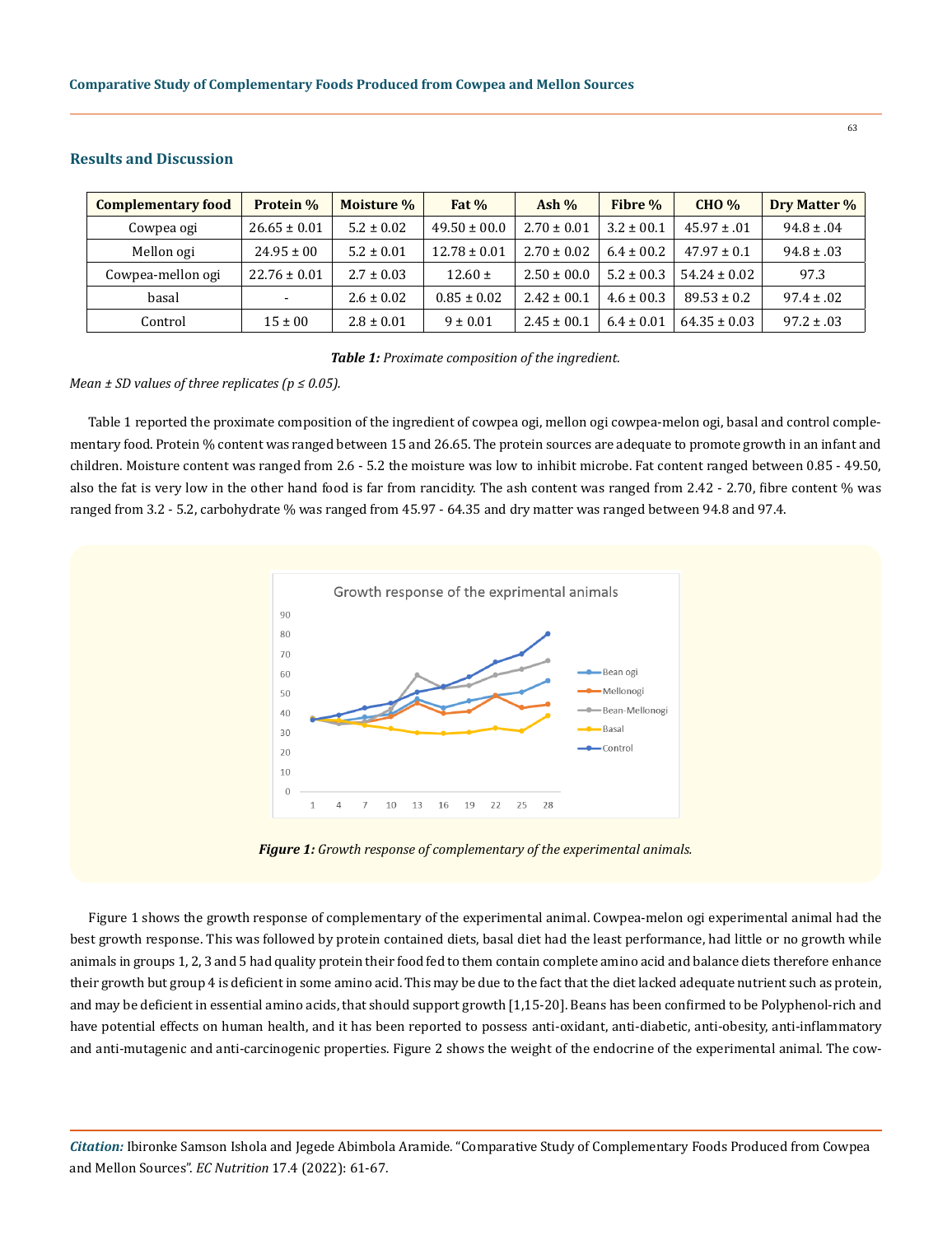pea-melon ogi had the highest growth, followed by control diet, cowpea ogi, mellon ogi and the least, little or no growth response was found in basal diet. Animals in groups 1, 2, 3 and 5 had quality protein that contain balance diets that has contain complete amino acid inclusion into their diet but group 4 is deficient in some amino acid. This may be due to the fact that the diet lacked adequate nutrient such as protein, and may be deficient in essential amino acids, such as tryptophan and lysine that could have should supported growth and enhance their wellbeing [21-25]. Beans was beneficial in the prevention and management of diabetes. Studies have also suggested that diets rich in common beans reduce the greater risk of various cancers including colon, breast, and prostate. Endocrine collected is liver and kidney. Liver ranged between 4.33 - 5.98 and kidney ranged from 0.68 - 1.20 [17-20,31-33].



It has been confirmed by some workers that Polyphenol-rich dry common beans have potential effects on human health, and possess anti-oxidant, anti-diabetic, anti-obesity, anti-inflammatory and anti-mutagenic and anti-carcinogenic properties [1,11,12,21-25].

| N <sub>o</sub> | <b>Complementary food</b> | Kidney mg/g   | Liver $mg/g$  | Muscle $mg/g$ |
|----------------|---------------------------|---------------|---------------|---------------|
|                | Cowpea-ogi                | $88 \pm 0.01$ | $84 \pm 0.04$ | $85 \pm 0.02$ |
| 2              | Mellon ogi                | $84 \pm 0.01$ | $85 \pm 0.04$ | $84 \pm 0.03$ |
| 3              | Cowpea-Mellon             | $78 \pm 0.02$ | $86 \pm 0.03$ | $88 \pm 0.03$ |
| 4              | basal                     | $24 \pm 0.03$ | $22 \pm 0.03$ | $26 \pm 0.02$ |
| 5              | Control                   | $88 \pm 0.03$ | $86 \pm 0.02$ | $85 \pm 0.01$ |

*Table 2: Nitrogen retention of the experimental animal.*

*Mean ± SD values of three replicates (p ≤ 0.05).*

Nitrogen retention of the experimental animal gave the detail of retention kidney mg/g ranged from 24 - 88, Liver mg /g ranged from 22 - 86 and Muscle mg/g ranged from 26 - 88. Protein content has translate to nitrogen retention experimental animal [1,6-10,25-30].

*Citation:* Ibironke Samson Ishola and Jegede Abimbola Aramide*.* "Comparative Study of Complementary Foods Produced from Cowpea and Mellon Sources". *EC Nutrition* 17.4 (2022): 61-67.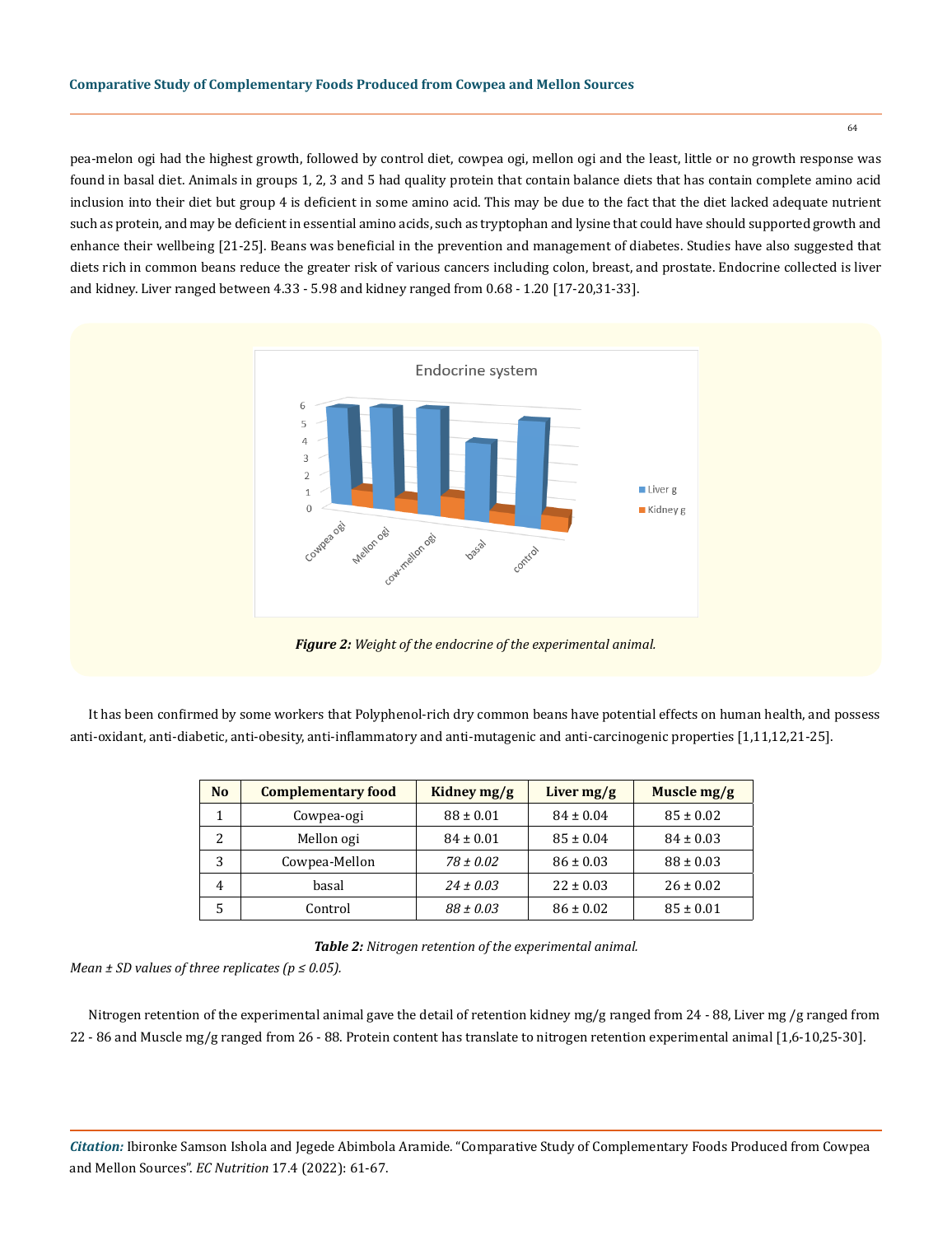

*Figure 3: Bioassay assessment of cowpea and mellon protein sources fed to experimental animal. Bioassay study reflected that BV% ranged from -78, NPR -5.9 and PER-6.3 respectively beans is rich in polyphenol and have potential effects on human health, and also possess antioxidant, anti-diabetic, anti-obesity, anti-inflammatory and anti-mutagenic and anti-carcinogenic properties [1,18,20-22,25-33].*

### **Conclusion**

It is thus concluded that complimentary food produced from cowpea and melon protein sources is viable, compare favourable with commercial diet, and could serves as an alternative to curb malnutrition among the children in sub-Sahara region. Cowpea-melon ogi experimental anima group had the best growth response, this was followed by protein contained diets, basal diet had the least growth response the best complementary food is produce from the mixture beans and melon seed. Polyphenol-rich dry beans have potential effects on human health, and it was confirmed to possess anti-oxidant, anti-diabetic, anti-obesity, anti-inflammatory and anti-mutagenic and anti-carcinogenic properties these may attributed to performance of combination of varieties of protein. Improves appetite, some study has been reported to prevent anemia, good for bones prevents malnutrition promotes heart also mellon has been reported of many health benefits such as, vision improvement, reduction of inflammation, highly digestible, and has antioxidant properties, possess healthy skin. Boosting of immune system and promote Therefore, the combination of two protein sources is highly recommended, would totally eradicate malnutrition in Sub-Saharan Africa.

#### **Acknowledgment**

I hereby wish to acknowledgment Department of Food Science and Technology, Obafemi Awolowo University, Ile-Ife, Nigeria.

### **Bibliography**

- 1. Fernández X., *et al*[. "Chemopreventive activity of polyphenolics from black Jamapa Bean \(](https://pubmed.ncbi.nlm.nih.gov/16536584/)*Phaseolus vulgaris* L.) on HeLa and HaCaT cells". *[Journal of Agricultural and Food Chemistry](https://pubmed.ncbi.nlm.nih.gov/16536584/)* 54.6 (2006): 2116-2122.
- 2. Achu MB., *et al*[. "Nutritive value of some Cucurbitceae oilseeds from different regions in Cameroon".](https://www.researchgate.net/publication/242203679_Nutritive_value_of_some_Cucurbitaceae_oilseeds_from_different_regions_in_Cameroon) *African Journal of Biotechnology*  [4.11 \(2005\): 1329-1334.](https://www.researchgate.net/publication/242203679_Nutritive_value_of_some_Cucurbitaceae_oilseeds_from_different_regions_in_Cameroon)

*Citation:* Ibironke Samson Ishola and Jegede Abimbola Aramide*.* "Comparative Study of Complementary Foods Produced from Cowpea and Mellon Sources". *EC Nutrition* 17.4 (2022): 61-67.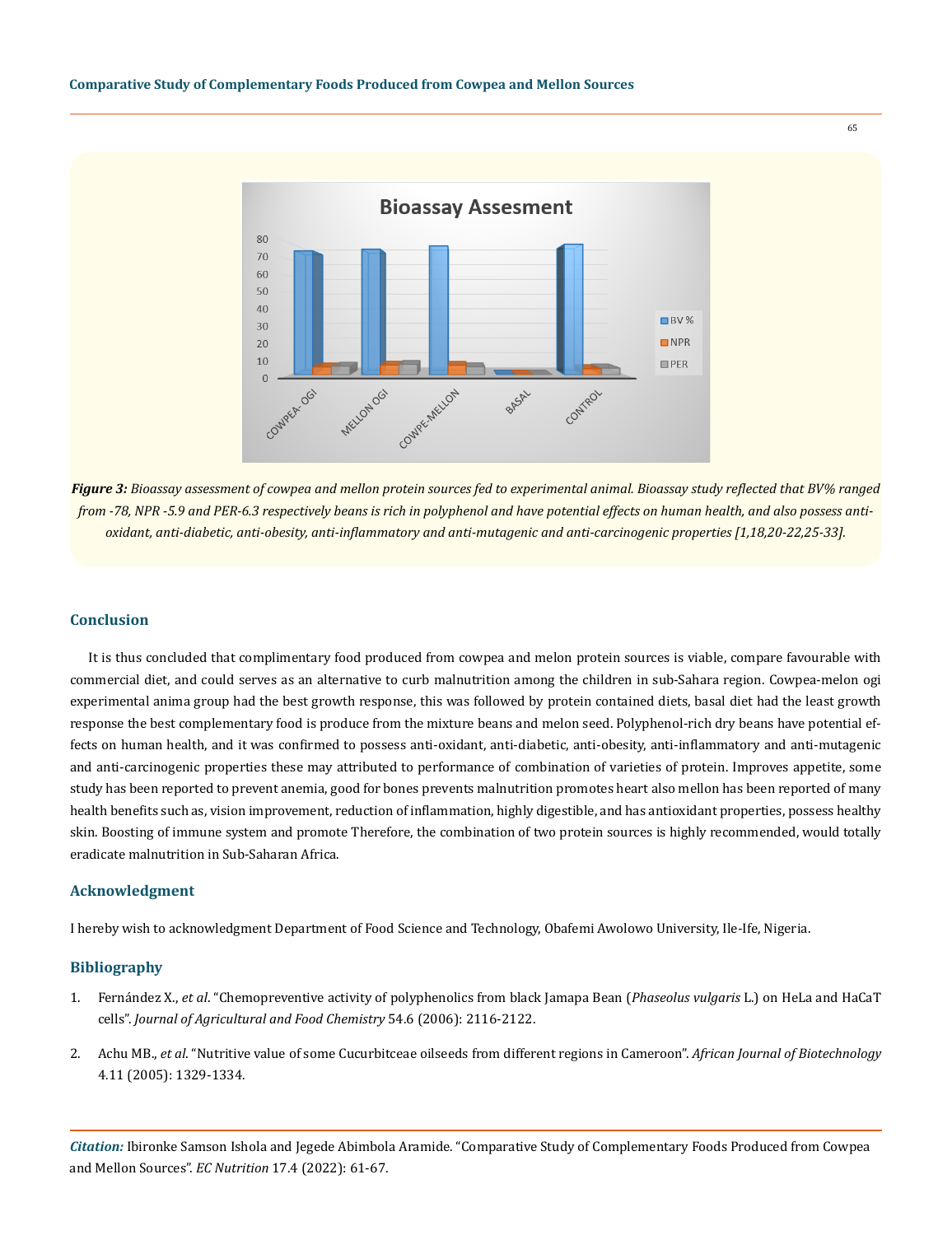- 3. [World Health Organization. Complementary feeding of young children in developing countries: a review of current scientific knowl](https://apps.who.int/iris/handle/10665/65932)[edge. Geneva, Switzerland \(1998, 2002\).](https://apps.who.int/iris/handle/10665/65932)
- 4. [World Health Organization. Global Malnutrition Fact Sheet \(2018\).](https://www.who.int/news-room/fact-sheets/detail/malnutrition)
- 5. Aparicio-Fernández X., *et al*[. "Characterization of polyphenolics in the seed coat of Black Jamapa bean \(Phaseolus vulgaris L.\)".](https://pubmed.ncbi.nlm.nih.gov/15913334/) *Journal [of Agricultural and Food Chemistry](https://pubmed.ncbi.nlm.nih.gov/15913334/)* 53.11 (2005): 4615-4622.
- 6. Aparicio-Fernández X., *et al*[. "Comparison of antimutagenic activity of phenolic compounds in newly harvested and stored common](https://www.researchgate.net/publication/227581600_Comparison_of_Antimutagenic_Activity_of_Phenolic_Compounds_in_Newly_Harvested_and_Stored_Common_Beans_Phaseolus_vulgaris_against_Aflatoxin_B1)  [beans Phaseolus Vulgaris against aflatoxin B1".](https://www.researchgate.net/publication/227581600_Comparison_of_Antimutagenic_Activity_of_Phenolic_Compounds_in_Newly_Harvested_and_Stored_Common_Beans_Phaseolus_vulgaris_against_Aflatoxin_B1) *Journal of Food Science* 70.1 (2005): S73-S78.
- 7. Adeniyi MA., *et al*[. "Determination of Mineral Contents, Proximate Composition and Functional Properties of Complementary Diets](https://citeseerx.ist.psu.edu/viewdoc/download?doi=10.1.1.653.8004&rep=rep1&type=pdf)  Prepared from Maize, Soybean and Pigeon Pea". *[American Journal of Nutrition and Food Science](https://citeseerx.ist.psu.edu/viewdoc/download?doi=10.1.1.653.8004&rep=rep1&type=pdf)* 1.3 (2014): 53-56.
- 8. Oloyede FM., *et al*[. "Antioxidant Activities and Food value of Five Underutilized Green Leave Vegetables in South Western Nigeria".](https://www.ajol.info/index.php/njns/article/view/67802)  *Nigerian [Journal of Nutritional](https://www.ajol.info/index.php/njns/article/view/67802) Sciences* 32.1 (2011): 13-18.
- 9. Ibironke SI, *et al*[. "Nutritional Evaluation of Complementary Food Developed from Plant and Animal Protein".](https://www.emerald.com/insight/content/doi/10.1108/00346651211212079/full/html) *Nutrition and Food Science* [42.2 \(2012\): 111-120.](https://www.emerald.com/insight/content/doi/10.1108/00346651211212079/full/html)
- 10. [Ibironke SI. "Formulation of Infant Weaning Foods from Vegetable Proteins and Cereal".](https://scialert.net/fulltext/?doi=ajft.2014.104.110) *American Journal of Food Technology* 9.2 [\(2014\): 104-110.](https://scialert.net/fulltext/?doi=ajft.2014.104.110)
- 11. Ibironke SI., *et al*[. "Nutritional Quality of Animal Polypeptide \(Crayfish\) Formulated Into Complementary Foods".](http://www.sciepub.com/ajfn/abstract/2216) *American Journal [of Food and Nutrition](http://www.sciepub.com/ajfn/abstract/2216)* 2.3 (2014): 39-42.
- 12. Ibironke SI., *et al*[. "Nutritional evaluation of complementary food formulated from fermented maize, pigeon pea and soybeans".](https://www.emerald.com/insight/content/doi/10.1108/NFS-02-2013-0029/full/html) *Nutri[tion and Food Science](https://www.emerald.com/insight/content/doi/10.1108/NFS-02-2013-0029/full/html)* 44.5 (2014): 464-470.
- 13. Ibironke SI., *et al*[. "Formulation of Complementary Foods Developed from Plants Polypeptide \(Parkia Biglobosa\), Soy Bean and](https://www.sciencegate.app/document/10.12966/ajnfs.10.01.2014)  Maize". *[American Journal of Nutrition and Food Science](https://www.sciencegate.app/document/10.12966/ajnfs.10.01.2014)* 1.4 (2014): 72-77.
- 14. [Ibironke SI and Ige MM. "Growth Pattern and Nutritional Status of School Children Aged 6-14 Years of Selected Schools in Osun State,](https://www.semanticscholar.org/paper/GROWTH-PATTERN-AND-NUTRITIONAL-STATUS-OF-SCHOOL-OF-Ibironke-Ige/b0c04c09ebcb2950e597beb1ca825e3fc33fe62c)  Southwest-Nigeria". *[Annals of Food Science and Technology](https://www.semanticscholar.org/paper/GROWTH-PATTERN-AND-NUTRITIONAL-STATUS-OF-SCHOOL-OF-Ibironke-Ige/b0c04c09ebcb2950e597beb1ca825e3fc33fe62c)* 15.2 (2014): 387-391.
- 15. Sharma A., *et al*[. "Polyphenols in food: Cancer prevention and apoptosis induction".](https://pubmed.ncbi.nlm.nih.gov/28990504/) *Current Medicinal Chemistry* 25.36 (2018): 4740- [4757.](https://pubmed.ncbi.nlm.nih.gov/28990504/)
- 16. Oladeji BS., *et al*[. "Physico-chemical and nutritional evaluation of co-processed fermented yellow maize ogi \(An infant diet\) and carrot](https://www.academia.edu/23337243/PHYSICO_CHEMICAL_AND_NUTRITIONAL_EVALUATION_OF_CO_PROCESSED_FERMENTED_YELLOW_MAIZE_OGI_AN_INFANT_DIET_AND_CARROT_BLENDS)  blends". *[Annals of Food Science and Technology](https://www.academia.edu/23337243/PHYSICO_CHEMICAL_AND_NUTRITIONAL_EVALUATION_OF_CO_PROCESSED_FERMENTED_YELLOW_MAIZE_OGI_AN_INFANT_DIET_AND_CARROT_BLENDS)* 15.1 (2014): 82-91.
- 17. Ewuola GO., *et al*[. "Formulation and Nutritional Evaluation of Maize, Bambara Groundnut and Cowpea Seeds Blends Complementary](http://pubs.sciepub.com/ajfn/3/4/2/)  Food". *[American Journal of Food and Nutrition](http://pubs.sciepub.com/ajfn/3/4/2/)* 3.4 (2015): 101-105.
- 18. Fokou E., *et al*[. "Preliminary nutritional evaluation of five species of egusi seeds in Cameroon".](https://www.ajol.info/index.php/ajfand/article/view/19151/0) *African Journal of Food, Agriculture, [Nutrition and Development](https://www.ajol.info/index.php/ajfand/article/view/19151/0)* 4.1 (2004): 11.
- 19. [Ibironke SI and Adepeju A B. "Nutritional Assessment of Breakfast Foods Developed from Animal Polypeptide, Crayfish \(](http://pubs.sciepub.com/ajfn/4/5/3/)*Euastacus* Spp) and Maize (*Zea mays*)". *[American Journal of Food and Nutrition](http://pubs.sciepub.com/ajfn/4/5/3/)* 4.5 (2016): 131-134.

*Citation:* Ibironke Samson Ishola and Jegede Abimbola Aramide*.* "Comparative Study of Complementary Foods Produced from Cowpea and Mellon Sources". *EC Nutrition* 17.4 (2022): 61-67.